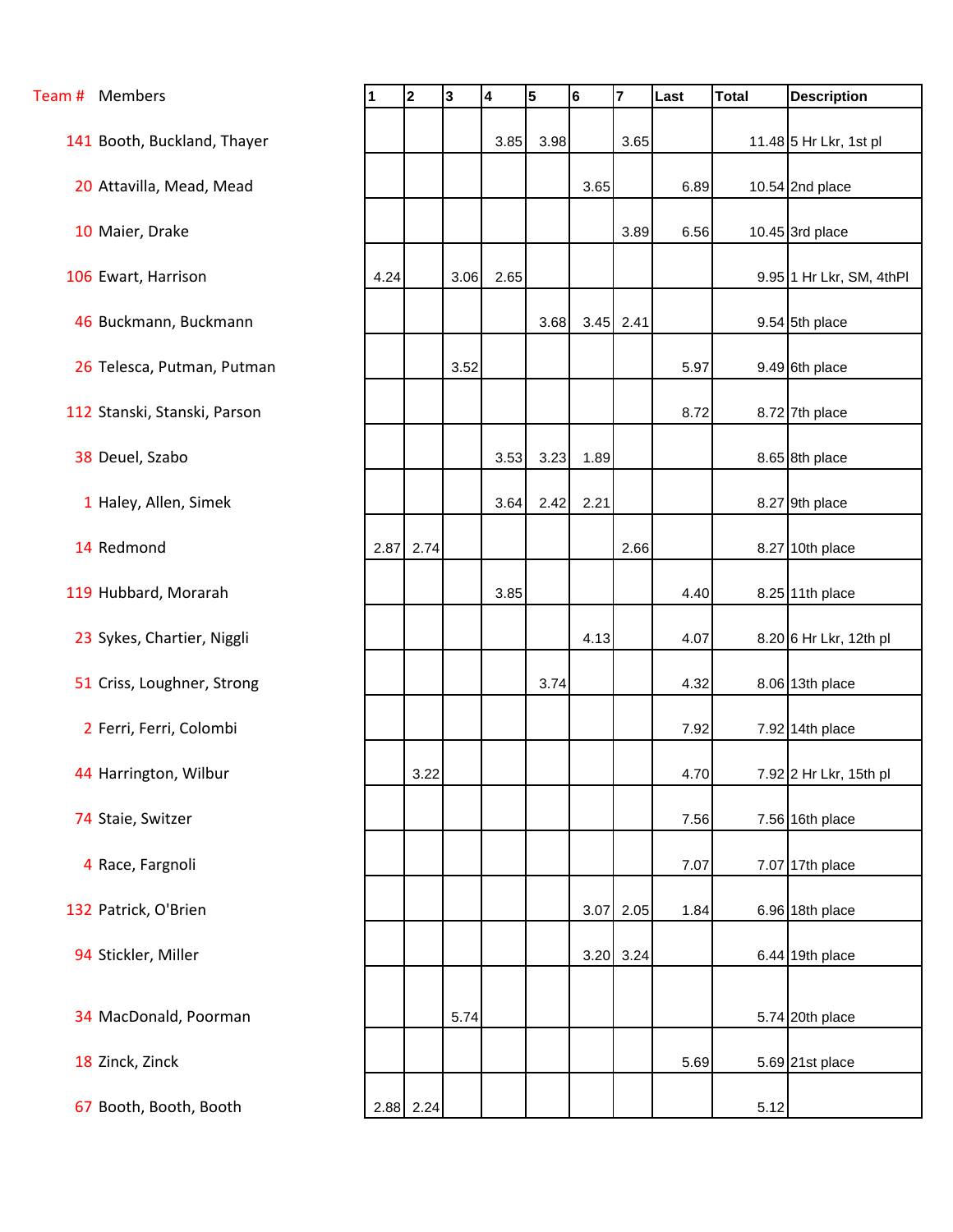| 114 Spaulding, Spaulding          |      |      |      | 2.28 |      | 2.65      |      | 4.93 |                    |
|-----------------------------------|------|------|------|------|------|-----------|------|------|--------------------|
| 66 Parmer, Laclair                |      |      |      |      |      |           | 4.88 | 4.88 |                    |
| 110 LaMoreaux, VonNeida           |      |      |      |      |      | 2.53 2.29 |      | 4.82 |                    |
| 102 Burchell, Moore, Oaks         |      |      |      |      |      |           | 4.74 | 4.74 |                    |
| 5 Springman, Springman, Springman |      |      |      |      |      |           | 4.64 | 4.64 |                    |
|                                   |      |      |      |      |      |           |      |      |                    |
| 12 Terhune, Janeck                |      |      |      |      |      |           | 4.53 | 4.53 |                    |
| 149 Tonikas, Dissinger            |      |      | 4.12 |      |      |           |      |      | $4.12$ 4 Hr Lunker |
| 77 Wolfe, Skinner, VanSlyke       |      |      | 4.04 |      |      |           |      | 4.04 |                    |
| 33 Cheney, Kinlen                 |      |      |      |      |      | 3.97      |      |      | 3.97 7 Hr Lunker   |
| 48 Lown, Allen, Allen             |      |      |      |      | 3.91 |           |      | 3.91 |                    |
| 100 Pryce, Manning                |      |      |      | 3.49 |      |           |      | 3.49 |                    |
| 22 Schutt, Schutt                 |      |      |      |      |      | 3.47      |      | 3.47 |                    |
| 13 Boicourt, Boicourt             |      |      |      |      | 3.41 |           |      | 3.41 |                    |
| 124 Ciferni                       |      |      |      |      | 3.21 |           |      | 3.21 |                    |
| 43 Gallelli                       | 3.14 |      |      |      |      |           |      | 3.14 |                    |
| 148 Smith, Smith                  |      |      |      | 2.95 |      |           |      | 2.95 |                    |
| 57 Pentycofe, Pentycofe           |      |      |      |      |      | 2.94      |      | 2.94 |                    |
| 58 Besaw, Seaman                  |      |      |      | 2.88 |      |           |      | 2.88 |                    |
| 68 Zgurich                        |      |      |      |      |      |           | 2.61 | 2.61 |                    |
| 29 Wrisley, Cutaiar               | 2.60 |      |      |      |      |           |      | 2.60 |                    |
| 64 Garver, Brienzi, Rundt         |      |      |      |      | 2.56 |           |      | 2.56 |                    |
| 134 Kenyon, Kenyon, Miller        |      |      |      |      | 2.51 |           |      | 2.51 |                    |
| 61 Turner, Turner                 |      | 2.50 |      |      |      |           |      | 2.50 |                    |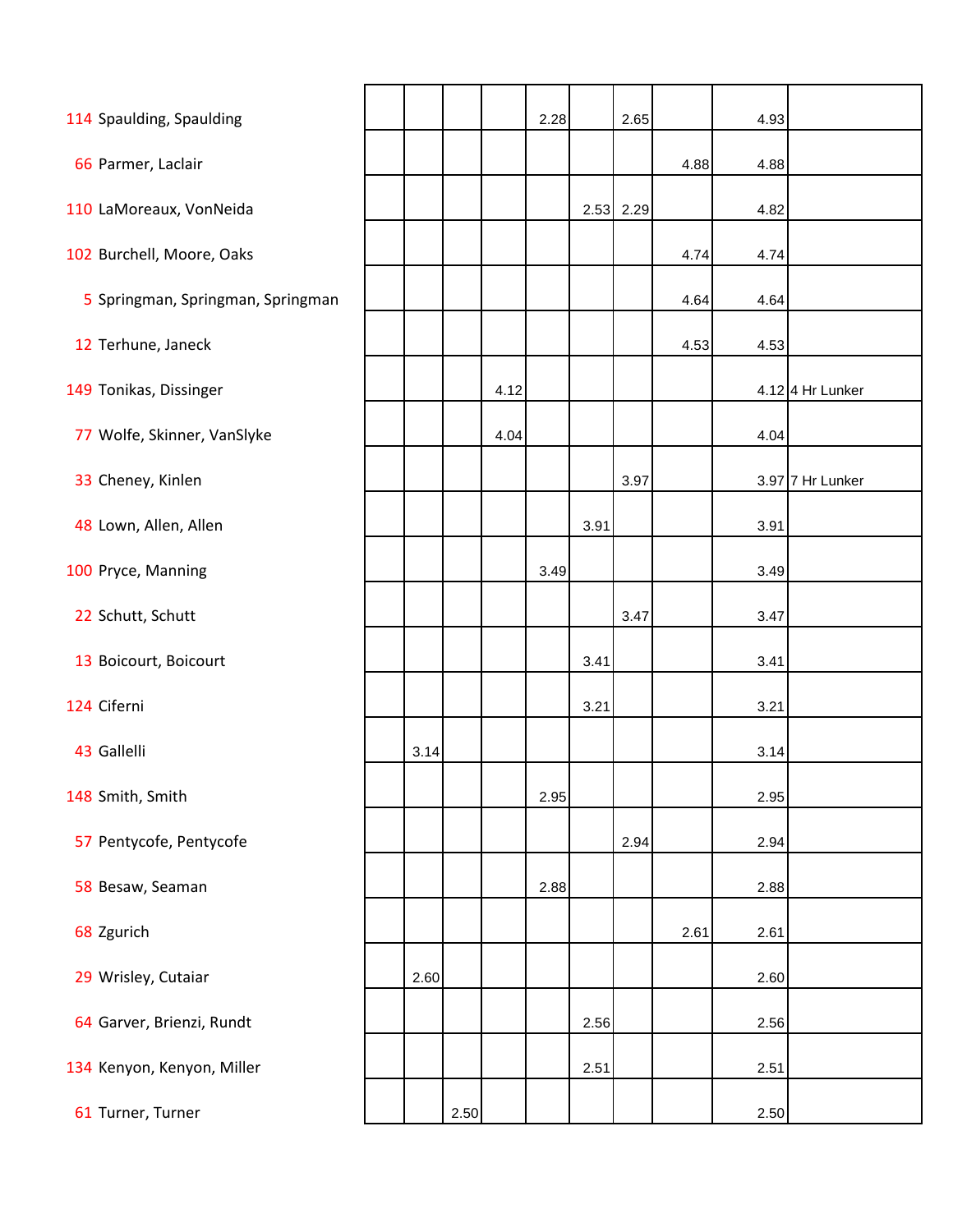| 116 Debyah, Tubor            | 2.43 |  |      |      |      | 2.43     |  |
|------------------------------|------|--|------|------|------|----------|--|
| 73 Moffitt, Zimmer, Stahl    |      |  |      |      | 2.28 | 2.28     |  |
| 15 Havner, Havner, Ward      |      |  |      | 2.04 |      | 2.04     |  |
| 111 Read, Wojslaw            | 1.85 |  |      |      |      | 1.85     |  |
| 83 Vaadi, Alguire            |      |  | 1.55 |      |      | 1.55     |  |
| 3 Gonyeau, Urban             |      |  |      |      |      | 0.00     |  |
| 6 Dishaw, Dishaw, Dishaw     |      |  |      |      |      | 0.00     |  |
|                              |      |  |      |      |      |          |  |
| 7 Neenan, Bryan              |      |  |      |      |      | 0.00     |  |
| 8 Swanson, Swanson, Swanson  |      |  |      |      |      | 0.00     |  |
| 9 Harrington, Conklin        |      |  |      |      |      | 0.00     |  |
| 11 Suchnick, Kowalski        |      |  |      |      |      | 0.00     |  |
| 16 Tietjen, Covell           |      |  |      |      |      | 0.00     |  |
| 17 Kozelsky, Dotzel, Dotzel  |      |  |      |      |      | 0.00     |  |
| 19 Toti, Toti, Cullison      |      |  |      |      |      | 0.00     |  |
| 21 Dehn, Dehn                |      |  |      |      |      | 0.00     |  |
| 24 Swinegar, Swinegar        |      |  |      |      |      | 0.00     |  |
| 25 Daniels, Daniels, Daniels |      |  |      |      |      | 0.00     |  |
| 27 Mang, Mang                |      |  |      |      |      | 0.00     |  |
| 28 Hamlin, Bennett           |      |  |      |      |      | 0.00     |  |
| 30 Shiffler, Shiffler        |      |  |      |      |      | 0.00     |  |
| 31 MacDonald, MacDonald      |      |  |      |      |      | 0.00     |  |
| 32 Wells, Potteiger, Wells   |      |  |      |      |      | 0.00     |  |
| 35 Showers, Lutz, Coup       |      |  |      |      |      | $0.00\,$ |  |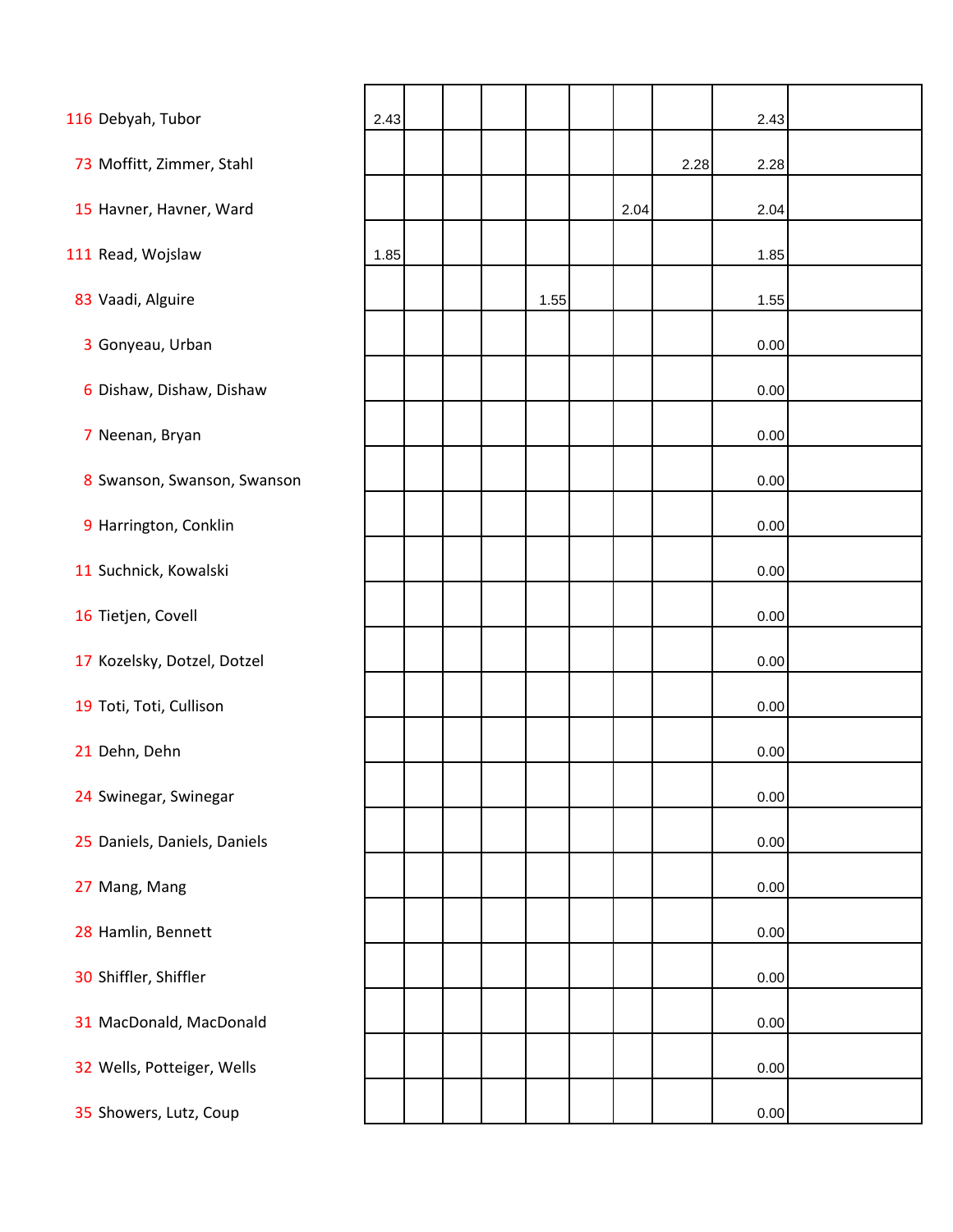| 36 Leuer                      |  |  |  |  | 0.00 |  |
|-------------------------------|--|--|--|--|------|--|
| 37 Raudabaugh, Shaffer        |  |  |  |  | 0.00 |  |
| 39 Skirment, Noni             |  |  |  |  | 0.00 |  |
| 40 DeNardi, DeNardi, Chipolis |  |  |  |  | 0.00 |  |
| 41 Heller, Walsh, Frey        |  |  |  |  | 0.00 |  |
| 42 Ziarko, Johnson            |  |  |  |  | 0.00 |  |
| 45 Funk, Shaffer              |  |  |  |  | 0.00 |  |
| 47 Burrows, Stehr             |  |  |  |  | 0.00 |  |
| 49 Evancho, Rose, Veet        |  |  |  |  | 0.00 |  |
| 50 Griesmyer, Doucette        |  |  |  |  | 0.00 |  |
| 52 Farrand, Ethridge          |  |  |  |  | 0.00 |  |
| 53 Diagostino, Murphy, Rowley |  |  |  |  | 0.00 |  |
| 54 Szabo, Rawleigh            |  |  |  |  | 0.00 |  |
| 55 Bator, Secor, Noralis      |  |  |  |  | 0.00 |  |
| 56 Caler, Rease, Rease        |  |  |  |  | 0.00 |  |
| 59 Ott, Olmstead              |  |  |  |  | 0.00 |  |
|                               |  |  |  |  |      |  |
| 60 Robinson, Wilson           |  |  |  |  | 0.00 |  |
| 62 Tarantella, Tarantella     |  |  |  |  | 0.00 |  |
| 63 Davenport, Davenport       |  |  |  |  | 0.00 |  |
| 65 Patterson, Kimble, Gardner |  |  |  |  | 0.00 |  |
| 69 Skipper, Skipper           |  |  |  |  | 0.00 |  |
| 70 Lindsay, Mitchell          |  |  |  |  | 0.00 |  |
| 71 Abbatiello                 |  |  |  |  | 0.00 |  |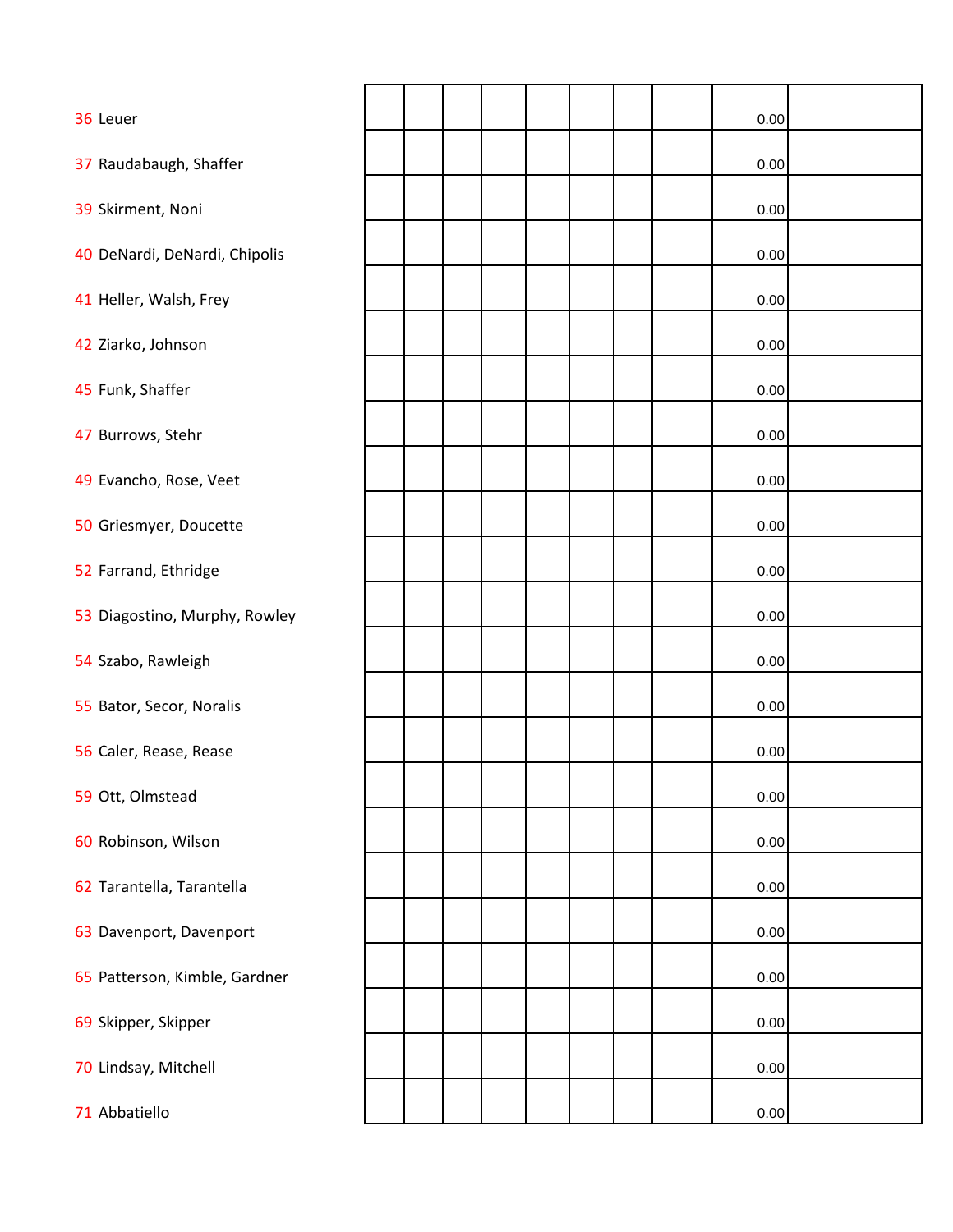| 72 Fisher, Phillips, Hunt        |  |  |  |  | 0.00 |  |
|----------------------------------|--|--|--|--|------|--|
| 75 McKee, Davis                  |  |  |  |  | 0.00 |  |
| 76 Herritt, McCollum             |  |  |  |  | 0.00 |  |
| 78 Wolfe, Wolfe                  |  |  |  |  | 0.00 |  |
| 79 Anderson, Anderson, Houppert  |  |  |  |  | 0.00 |  |
| 80 Robinson, Reynolds            |  |  |  |  | 0.00 |  |
| 81 Wise, Wise, Morsch            |  |  |  |  | 0.00 |  |
| 82 Fitchette, Vaadi              |  |  |  |  | 0.00 |  |
| 84 Monini, Bauer, Herrman        |  |  |  |  | 0.00 |  |
| 85 Rovito, Barnes                |  |  |  |  | 0.00 |  |
| 86 Derrenbacher, Howell          |  |  |  |  | 0.00 |  |
| 87 Narolis, Matthews, Matthews   |  |  |  |  | 0.00 |  |
| 88 Smith, Mierek                 |  |  |  |  | 0.00 |  |
| 89 Schenk, Butler, Butler        |  |  |  |  | 0.00 |  |
| 90 Kresconko, Kresconko, Wood    |  |  |  |  | 0.00 |  |
| 91 Dousharm, Dousharm, Dousharm  |  |  |  |  | 0.00 |  |
| 92 Molenda, Kapalka              |  |  |  |  | 0.00 |  |
| 93 Jaworski, Siemenza, Decker    |  |  |  |  | 0.00 |  |
| 95 Hammon, Sgrol                 |  |  |  |  | 0.00 |  |
| 96 Hammon, Stienbreckner, Farmer |  |  |  |  | 0.00 |  |
| 97 Boyer, Boyer                  |  |  |  |  | 0.00 |  |
| 98 Roach, Roach                  |  |  |  |  | 0.00 |  |
| 99 Gates, Booth                  |  |  |  |  | 0.00 |  |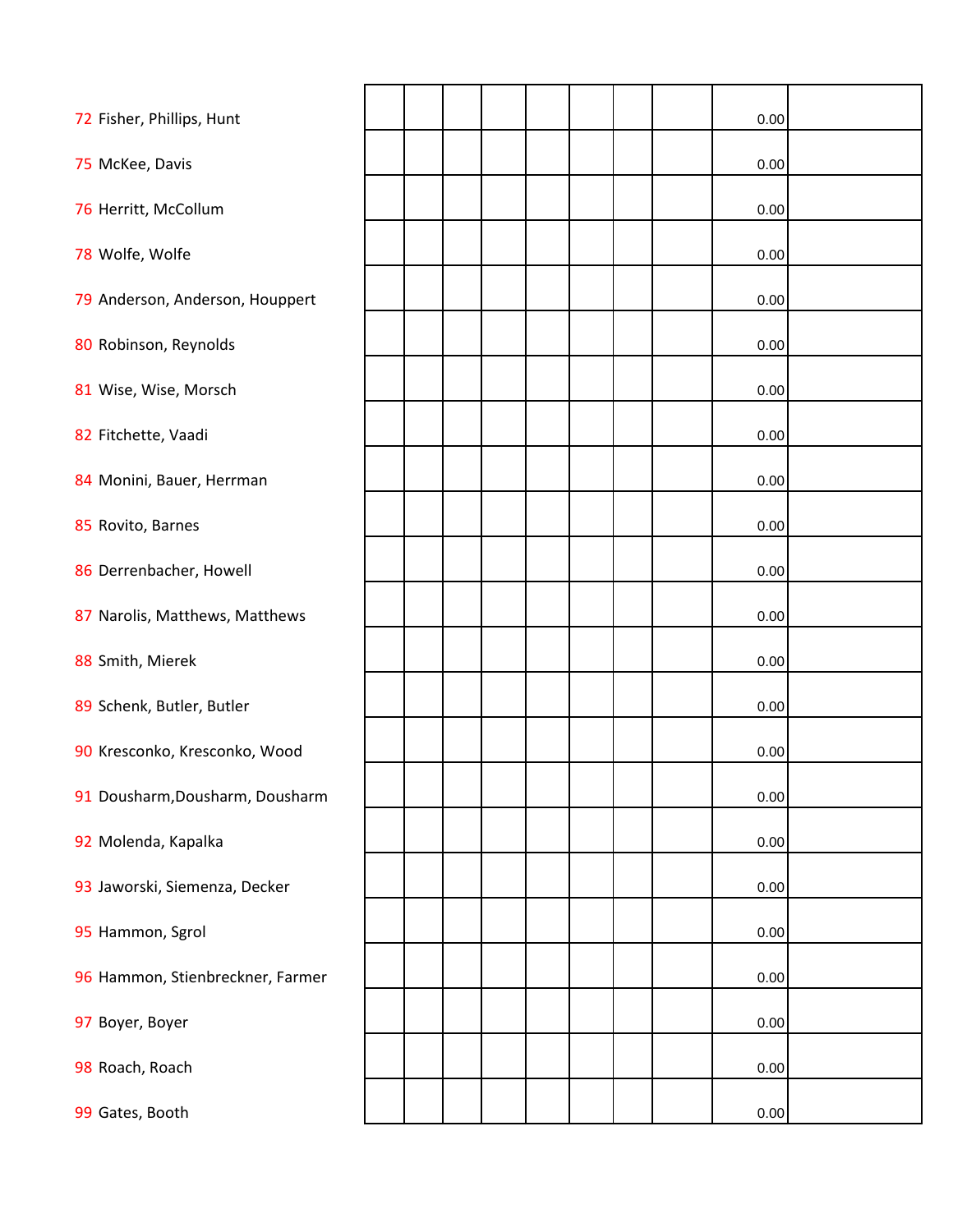| 101 Standen, Ganz                     |  |  |  |  | 0.00     |  |
|---------------------------------------|--|--|--|--|----------|--|
| 103 Passmore, Bollinger               |  |  |  |  | 0.00     |  |
| 104 McKerrow, Adams                   |  |  |  |  | 0.00     |  |
| 105 Smith, Smith                      |  |  |  |  | 0.00     |  |
| 107 Conger, Conger, Downey            |  |  |  |  | 0.00     |  |
| 108 Cowan, Cowan, LeBlanc             |  |  |  |  | 0.00     |  |
|                                       |  |  |  |  |          |  |
| 109 Lane, Shutt                       |  |  |  |  | 0.00     |  |
| 113 Randall, Randall                  |  |  |  |  | 0.00     |  |
| 115 Angelone, Angelone                |  |  |  |  | 0.00     |  |
| 117 Mogensen, Mogensen, Morgensen     |  |  |  |  | 0.00     |  |
| 118 Smith, Smith                      |  |  |  |  | 0.00     |  |
| 120 Kalk, Zylinsky                    |  |  |  |  | 0.00     |  |
| 121 Stahl, Stafford                   |  |  |  |  | 0.00     |  |
| 122 Douvlos, Littlejohn, Johnson      |  |  |  |  | 0.00     |  |
| 123 Kirkendall, Kirkendall, Cimahosky |  |  |  |  | 0.00     |  |
| 125 Baciuski, Baciuska                |  |  |  |  | 0.00     |  |
| 126 Falvo, Bovaird                    |  |  |  |  | 0.00     |  |
| 127 Ford, Ford                        |  |  |  |  | 0.00     |  |
| 128 Morrill, Fortin, Fortin           |  |  |  |  | 0.00     |  |
| 129 Getgen, Lock                      |  |  |  |  | 0.00     |  |
| 130 Moore, Moore                      |  |  |  |  | 0.00     |  |
| 131 Annis, Hitchcock                  |  |  |  |  | 0.00     |  |
| 133 Clayton, Romantic                 |  |  |  |  | $0.00\,$ |  |